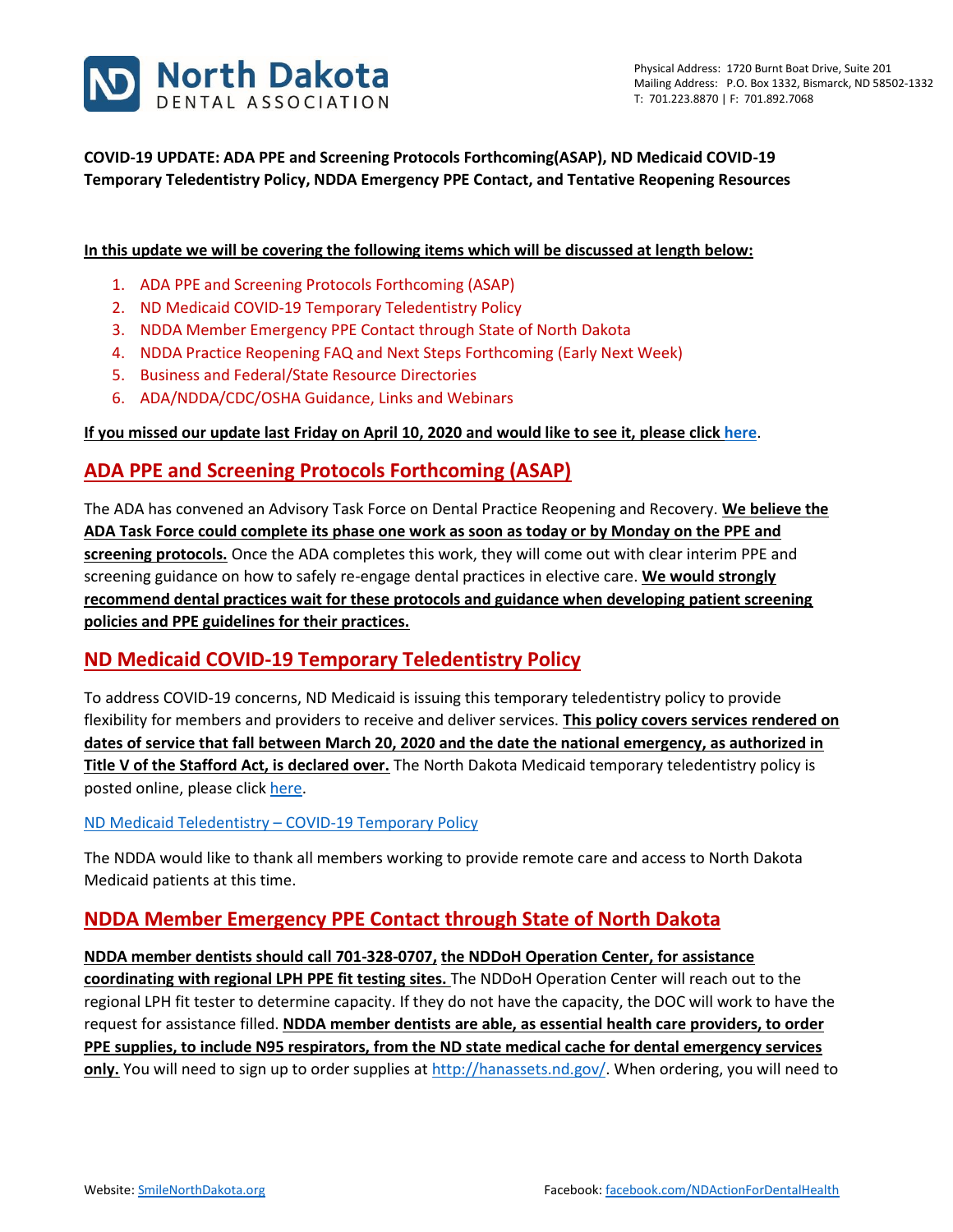

identify your office's anticipated need for a 2-week period and will also need to indicate the number of employees who are providing direct care for emergency services on the Customer Note section at the very end of the online order form. All information is required**. Please review the [North Dakota State Dental PPE](https://sitefinity.ada.org/docs/librariesprovider39/north-dakota/covid-19-april-10-2020-update-ppe.pdf?sfvrsn=2)  [Ordering document](https://sitefinity.ada.org/docs/librariesprovider39/north-dakota/covid-19-april-10-2020-update-ppe.pdf?sfvrsn=2) in its entirety prior to ordering.**

# **NDDA Practice Reopening FAQs and Next Steps Forthcoming (Early Next Week)**

The NDDA will be working through the weekend and next week to provide you with directories around "Next Steps" and "FAQs" surrounding the reopening of dental offices and the provision of safe and healthy dental care in our state. **To be clear, the NDDA will not offer any specific guidance, but will be distributing content, presentations, resources and guidance from the highest authorities available. The strategic and controlled opening of each individual dental office will rest with the clinical judgment of each individual clinician after reviewing the content, presentations, resources and guidance provided from the NDDA.** After reviewing all of the current content and judiciously checking these sources, the NDDA strongly recommends each clinician follow their best clinical judgment. Please be patient as we put together "FAQs" and "Next Steps" to help ensure you are reviewing and thinking about all of the most recent, substantive and applicable content for the near future decisions you will be making for your patients, your staff and your practice.

## **Business and Federal/State Agency Resource Directories**

[Business Resource Directory](https://www.smilenorthdakota.org/docs/librariesprovider39/default-document-library/business-covid-19-resource-directory1.pdf?sfvrsn=2)

### [Federal and State Agency Resource Directory](https://www.smilenorthdakota.org/docs/librariesprovider39/default-document-library/federal-amp-state-covid-19-resource-directory.pdf?sfvrsn=2)

## **We would encourage you to revisit many of the resources listed in our Business and Federal/State Agency Resource Directories for potential updates on:**

- proper PPE,
- health and safety guidelines,
- liability concerns,
- supply chain issues,
- business relief and exposure questions, and
- many other areas.

Please keep in mind that while we are navigating these resources, we are seeing multiple and daily updates as well as changes to the guidance. Additional to note, some of the guidance can be contradictory to other firms or previous guidance. This is a rapidly changing situation and we encourage all member dentists to please **diligently check these sources and guidance to ensure they are following the most current guidance and applying it to their specific individual business situation.**